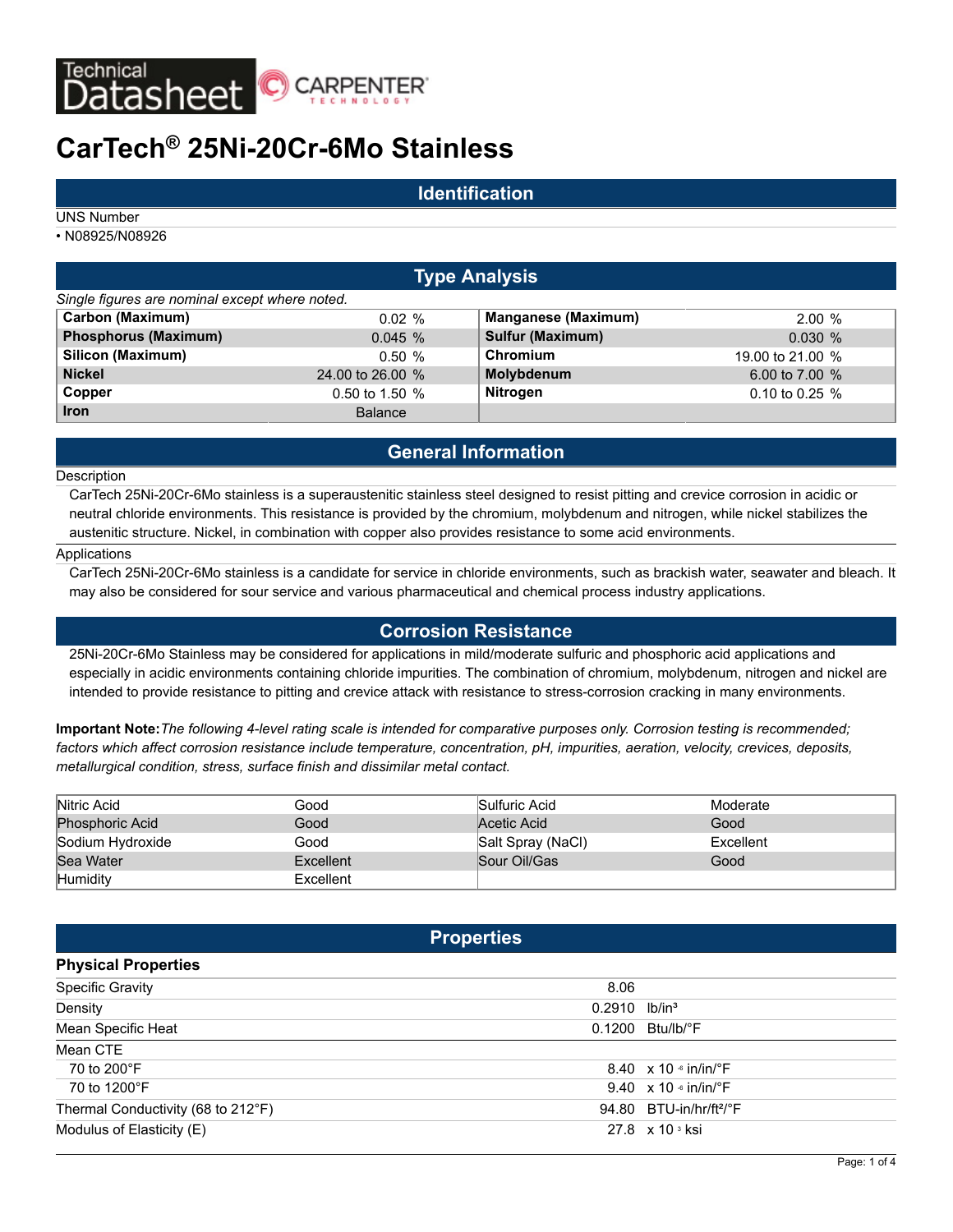# **CarTech® 25Ni-20Cr-6Mo Stainless**

**Magnetic Properties**

Maximum Permeability 1.01000

#### **Typical Mechanical Properties**

### Typical Mechanical Properties-25Ni-20Cr-6Mo Stainless

|     | 0.2% Yield<br>Strength | <b>Ultimate Tensile</b><br>Strength<br><b>MPa</b><br>ksi |     | % Elongation<br>in 2" |
|-----|------------------------|----------------------------------------------------------|-----|-----------------------|
| ksi | <b>MPa</b>             |                                                          |     |                       |
| 48  | 330                    | 100                                                      | 690 |                       |

# **Heat Treatment**

#### Annealing

25Ni-20Cr-6Mo cannot be hardened by heat treatment. It may be annealed at 2000ºF to 2150ºF (1095ºC to 1175ºC), with a range for bar and wire in ASTM B 649-02 of 2010ºF to 2100ºF (1100ºC to 1150ºC). A water quench is suggested (or rapid air cool for larger sections). Prolonged exposure to about 950°F to 1600°F (510°C to 870°C) can cause formation of deleterious phases/carbides, which can reduce corrosion resistance. Excessive time at the annealing temperature can cause increased oxidation.

# **Workability**

#### Hot Working

Hot working is preferably conducted between 1800ºF and 2100ºF (980ºC and 1150ºC), but can be carried out up to 2250ºF (1230ºC). Annealing is suggested after hot working.

### Cold Working

25Ni-20Cr-6Mo cold works well with a work hardening rate similar to or somewhat greater than that of Type 316 stainless steel. **Machinability** 

The machinability of 25Ni-20Cr-6Mo stainless is generally similar to that of other nitrogen-strengthened austenitic stainless steels. It is suggested that work hardening be minimized, e.g. by using sharp, rigid tools having positive rake angles. Chip curlers or breakers may be helpful.

Electrical Resistivity 480.0 ohm-cir-mil/ft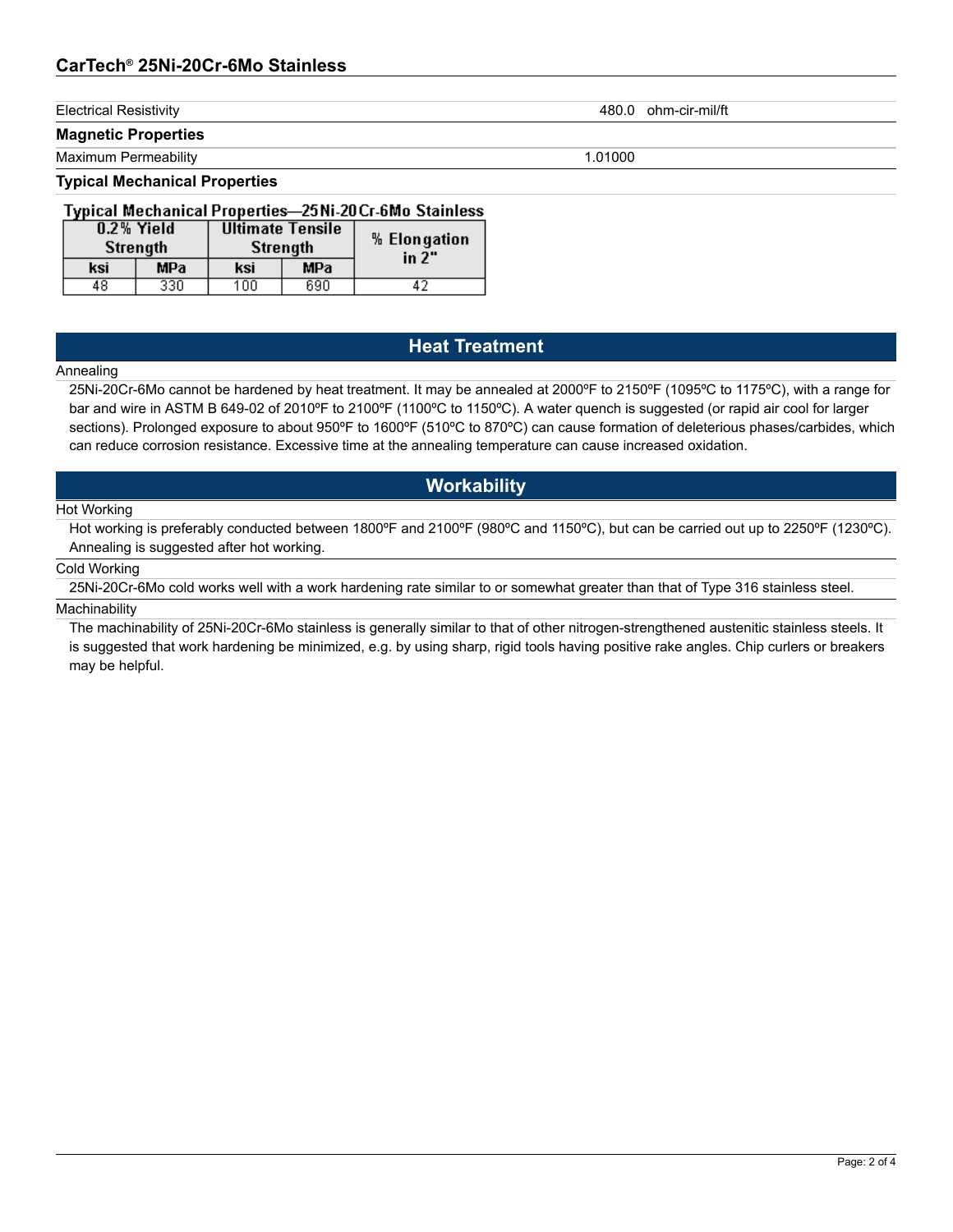### Typical Machining Speeds and Feeds - 25Ni-20Cr-6Mo Stainless

The speeds and feeds in the following charts are conservative recommendations for initial setup. Higher speeds and feeds may be attainable depending on machining environment.

#### Turning-Single-Point and Box Tools

| Depth     | Micro-Melt® Powder High Speed Tools |       |            |          | Carbide Tools (Inserts) |        |       |
|-----------|-------------------------------------|-------|------------|----------|-------------------------|--------|-------|
| of Cut    | Tool Material                       | Speed | Feed (ipr) | Tool     | Speed (fpm)             |        | Feed  |
| (Inches). |                                     | (fpm) |            | Material | Uncoated                | Coated | (ipri |
| .150      | M48. T15                            | 66    | O15        | UБ       | 250                     | 300    | O15   |
| 025       | M48. T15                            | 84    | 007        |          | 300                     | 350    | 007   |

#### Turning-Cut-Off and Form Tools

| Tool Material               |                                 |                     | Feed (ipr) |                                      |       |       |      |       |      |  |  |
|-----------------------------|---------------------------------|---------------------|------------|--------------------------------------|-------|-------|------|-------|------|--|--|
| Micro-                      |                                 |                     |            | Cut-Off and Form Tool Width (Inches) |       |       |      |       |      |  |  |
| Melt®<br>Powder<br>HS Tools | arbide<br>Tools<br>$\mathbf{H}$ | □⌒<br>န်မြေ<br>မြန် | 1/16       | 1/8                                  | 1/4   | 1/2   |      | 1 ½   | ີ    |  |  |
| M48, T15                    |                                 | 48                  | .001       | .001                                 | .0015 | .0015 | .001 | .0007 | ,000 |  |  |
|                             | C6                              | 68                  | .004       | .0055                                | .0045 | .004  | .003 | .002  | .002 |  |  |

#### Rough Reaming

| Micro-Melt®<br>Powder HS Tools |             | Carbide Tools    |            |      |      | Feed (ipr)<br>Reamer Diameter (Inches) |      |      |      |
|--------------------------------|-------------|------------------|------------|------|------|----------------------------------------|------|------|------|
| Tool<br>Material               | င်း<br>မြင် | Tool<br>Material | Speed<br>ê | 1/8  | 1/4  | 1/2                                    |      | 1 ½  | o    |
| M48, T15                       | 72          | C2               | 80         | .003 | .005 | .008                                   | .012 | .015 | .018 |

#### Drilling

|           | High Speed Tools |                              |                                |     |      |       |       |       |       |  |
|-----------|------------------|------------------------------|--------------------------------|-----|------|-------|-------|-------|-------|--|
|           | Speed            | Feed (inches per revolution) |                                |     |      |       |       |       |       |  |
| Tool      |                  |                              | Nominal Hole Diameter (inches) |     |      |       |       |       |       |  |
| Material  | (fpm)            | 1/16                         | 1/8                            | 1/4 | 1/2  | 3/4   |       | 16    |       |  |
| M42       | 45-50            | 001                          | 882                            | 004 | .007 | .010  | 012   | O15   | .018  |  |
| C2 Coated | 150              | 0005                         | 002                            | 004 | .006 | .0077 | .0088 | .0098 | .0098 |  |

#### Die Threading

| Tool Material |               | FPM for High Speed Tools |               |                |
|---------------|---------------|--------------------------|---------------|----------------|
|               | for less, tpi | 8 to 15, tpi             | 16 to 24, tpi | 25 and up, tpi |
| T15, M42      | 4-8           | 6-10                     | $8-12$        | 10-15          |

#### Milling, End-Peripheral

|                       |        | Micro-Melt® Powder High Speed Tools |     |      |                                    |         |                |       |      | Carbide Tools                      |      |         |
|-----------------------|--------|-------------------------------------|-----|------|------------------------------------|---------|----------------|-------|------|------------------------------------|------|---------|
| চি∄<br>もも<br>こと<br>ロー | Tool   | ੁ                                   |     |      | Feed (ipt)<br>Cutter Diameter (in) |         | Tool           | Speed |      | Feed (ipt)<br>Cutter Diameter (in) |      |         |
|                       | Mat'l  | ာ<br>မြင်                           | 1/4 | 1/2  | 3/4                                | $1 - 2$ | Mat'l          | 통     | 1/4  | 1/2                                | 3/4  | $1 - 2$ |
| .050                  | M8.T15 | 78.                                 | 001 | .002 | 003                                | .004    | C <sub>2</sub> | 245   | .001 | .002                               | .003 | 005     |

#### Tapping

| <b>Broaching</b> |  |
|------------------|--|
|                  |  |

| <u>P.I.ISI</u>              | ---------                                    |  |
|-----------------------------|----------------------------------------------|--|
| High Speed Tools            | Micro-Melt® Powder High Speed Tools          |  |
| Tool Material<br>Speed noon | Chip Load not<br>⊺ool Material<br>Speed @tm) |  |
| $2 - 25$<br>M7, M10         | .0030<br>M48. T15                            |  |

#### Additional Machinability Notes

When using carbide tools, surface speed feet/minute (SFPM) can be increased between 2 and 3 times over the high-speed suggestions. Feeds can be increased between 50 and 100%.

Figures used for all metal removal operations covered are average. On certain work, the nature of the part may require adjustment of speeds and feeds. Each job has to be developed for best production results with optimum tool life. Speeds or feeds should be increased or decreased in small steps.